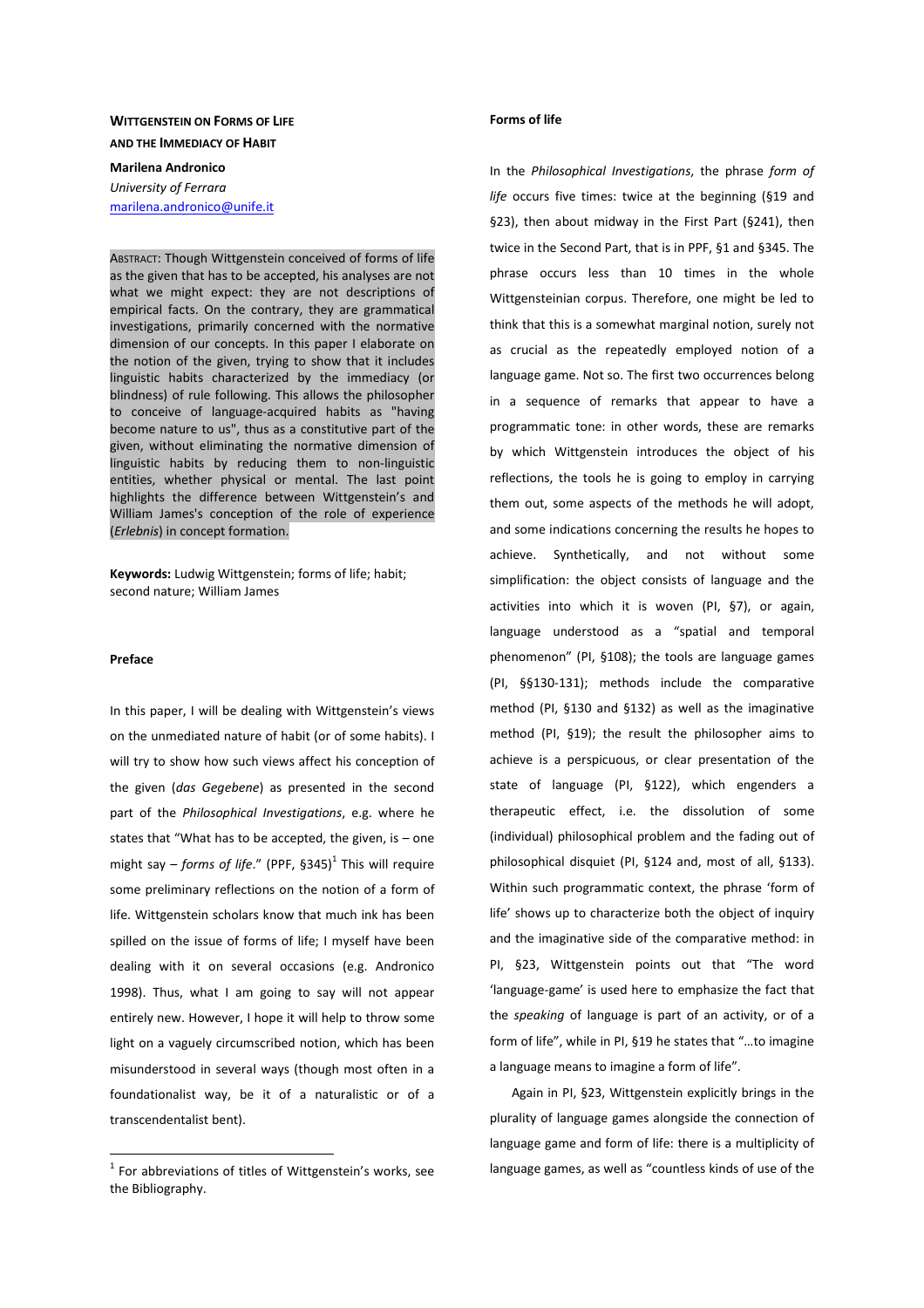things we call 'signs', 'words', 'sentences'. And this diversity is not something fixed, given once for all; but new types of language, new language-games, as we may say, come into existence and others become obsolete and get forgotten". As there are many language games, and as "the *speaking* of language is part of an activity, or of a form of life" (Ibid.) to the point that imagining a language game amounts to imagining a form of life, we can conclude that the notion of a form of life must also be understood in the plural: a multiplicity of activities, or forms of life, corresponds to the multiplicity of language games.

In general, we can say that when Wittgenstein introduces the notion of a form of life in the *Investigations*, he is explicitly presenting the anthropological point of view from which he will be carrying out his research on language from the 1930s on; or rather, his research on the meaning of some linguistic expressions. For his research persists in being, in the first place, semantic in nature. By taking up the anthropological stance, Wittgenstein is forever forsaking the viewpoint and style of analysis that had characterized *Tractatus logico-philosophicus*, where, in his own words, language had been seen as "a formal unity" (PI, §108), or as "a non-spatial, atemporal nonentity" (PI, §108). That stance consists in looking at the meaning of a linguistic expression taking into account, in addition to the linguistic context of its occurrence, the overall circumstances of its use, including, beside acts of language, the material and non-material circumstances in which they take place. It is as if Wittgenstein intended to give prominence to the fact that human life goes on *with* language and that people live *in* language: "Language – he points out in the *Remarks on the Foundations of Mathematics* – relates to a *way* of living" (RFM, VI §34); our concepts, which take form and body in language, "correspond to a particular way of dealing with situations" (RFM, VII §67). In the *Investigations*, just next to §23, the anthropological stance is clearly presented in §25:

It is sometimes said: animals do not talk because they lack the mental abilities. And this means: "They do not think, and that is why they do not talk." But - they simply do not talk. Or better: they do not use language - if we disregard the most primitive forms of language. - Giving orders, asking questions, telling stories, having a chat, are as much a part of our natural history as walking, eating, drinking, playing. (PI, §25)

That language is part of our natural history means that it is integral to the human species-specific endowment; but it also means that its workings and the practice of it are made possible by facts that involve both non-human nature and certain features of our psychophysical constitution. Thus, Wittgenstein's writings contain many remarks about the relation between language and natural history, both human and non-human, i.e. features of our natural environment. For example, "if our memory functioned differently, we could not calculate as we do" (RFM, IV §24); or again, "If we only saw one of our primary colours, red say, extremely seldom and only in tiny expanses, if we could not prepare colours for painting, if red occurred only in particular connections with other colours, say at the very tips of leaves of certain trees, these tips gradually changing from green to red in the autumn, then nothing would be more natural than to call red a degenerate green" (RPP, I §47), in other words, we would possess a different concept of red: *not* of a primary color. Similarly, "if our footrules were made of very soft rubber instead of wood and steel … we should not get... *that* measurement which we get with our rigid rulers. [...] It can be said: What is here called 'measuring' and 'length' and 'equal length', is something different from what we call those things." (RFM, I §5). Such remarks seem to suggest that "It is as if our concepts involved a scaffolding of facts" (RPP, II §392 – Z §350). However, this formulation is in quotes, as if Wittgenstein were not entirely happy with it. Instead, he chooses to describe his interest in the connection of language, concepts, and facts of nature by the following words: "What we are supplying are really remarks on the natural history of man: not curiosities however, but rather observations on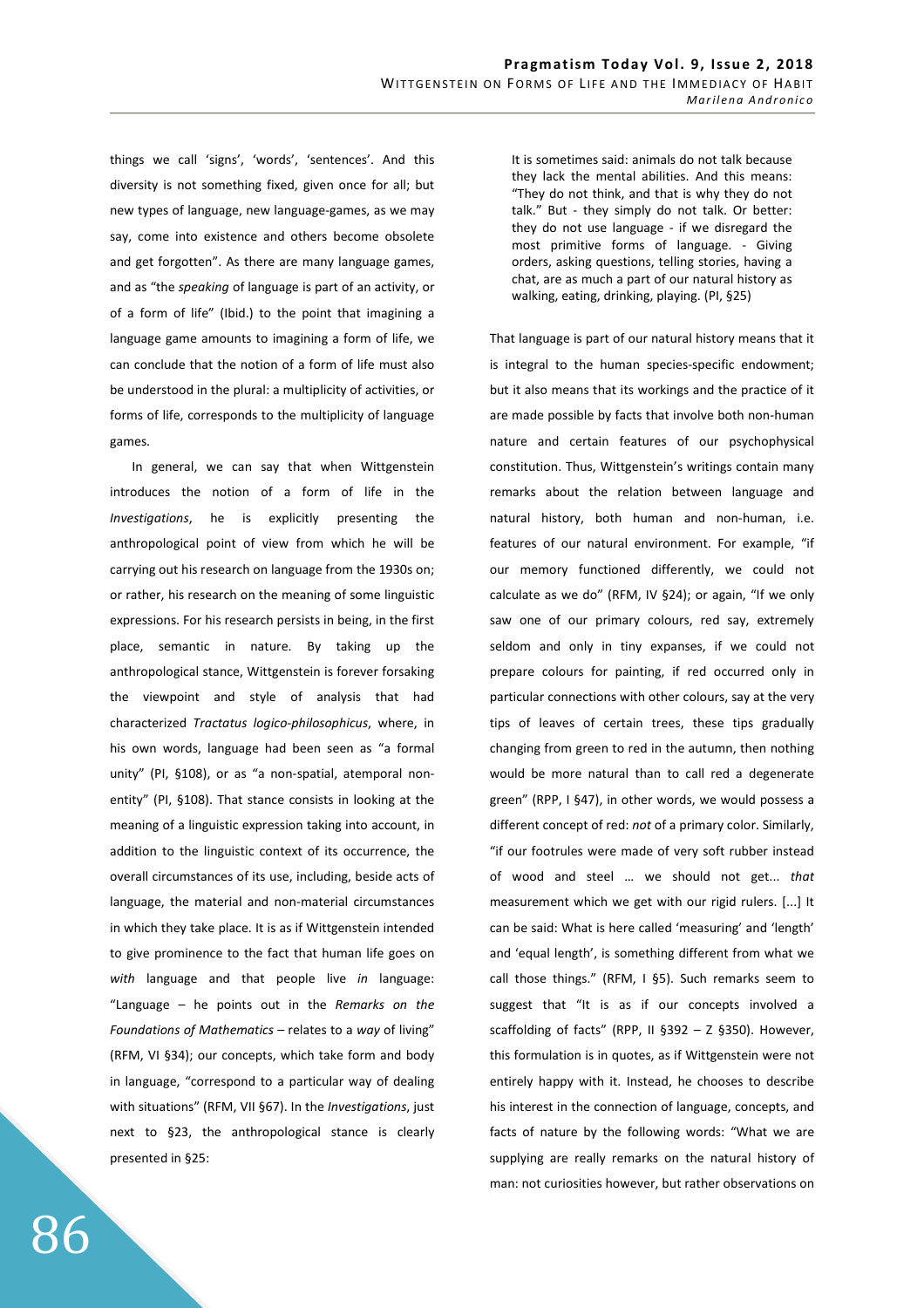facts which no one has doubted and which have only gone unremarked because they are always before our eyes" (RFM,  $1 \, \sin 142$ ).<sup>2</sup> Indeed, Wittgenstein's anthropological stance and interest in forms of life, as described so far, can easily lead us to believe that he was after the natural causes of our use of language, or even that he meant to ground the latter in the former (in its "basis in nature"). Such was not his intention. In fact, on several occasions he appears to be aware of (and worried by) the possibility that his inquiry may look like natural science in disguise:

If we can find a ground for the structures of concepts among the facts of nature (psychological and physical), then isn't the description of the structures of our concepts really disguised natural science; ought we not in that case to concern ourselves not with grammar, but with what lies at the bottom of grammar in nature? (RPP, I §46)

and his answer is:

 $\overline{a}$ 

Indeed the correspondence between our grammar and general (seldom mentioned) facts of nature does concern us. But our interest does not fall back on these *possible* causes. We are not pursuing a natural science; our aim is not to predict anything. Nor natural history either, for we invent facts of natural history for our own purposes. (RPP, I §46; Cf. PPF xii §365 and §366)

In order better to understand Wittgenstein's worry, let me emphasize from the beginning a peculiarity of his philosophical approach, namely that the anthropological stance does not in any way override interest in *grammar*. 'Grammar' is here used equivocally for both the set of rules that govern the several uses of language and the remarks and descriptions the philosopher produces concerning such rules. Mentions of facts of nature are mostly background with respect to the aims of philosophical analysis, i.e. untying the knots, the conceptual muddles that arise when "we are entangled in our own rules" (PI, §125). This side of Wittgenstein's reflection is undoubtedly hard to grasp and has often originated controversial interpretations.<sup>3</sup> Another way of trying to describe it is to insist that for Wittgenstein, interest in natural facts affecting our concepts does not suppress or replace interest in the rules that constitute and shape them. Such rules are alive in language, whether they are explicitly formulated or implicitly acquired.

Anyway, only by grasping this side of Wittgenstein's reflection can we come to understand how, among language games and the related forms of life, we do not just find natural patterns of action but forms of behaviour and activities we would not hesitate to describe as "cultural". Relying on a different dichotomy, beside forms of behaviour that are innate, or natural developments of innate psychophysical properties (e.g. walking, eating), other forms of behaviour are mentioned that are acquired in social situations thanks to education and training:

The behaviour of humans includes of course not only what they do without ever having learned the behaviour, but also what they do (and so, e.g. *say*) after having received a training. (RPP, I §131)

<sup>&</sup>lt;sup>2</sup> "The *facts* of human natural history that throw light on our problem, are difficult for us to find out, for our talk *passes them by*, it is occupied with other things. (In the same way we tell someone: "Go into the shop and buy..." - not: "Put your left foot in front of your right foot etc. etc., then put coins down on the counter, etc. etc.")" (RPP, I §78).

<sup>3</sup> From Conway (1989) to Moyal-Sharrock (2007), Wittgenstein's interest in forms of life has been read as an attempt to ground the meaning of words in certain relevant facts of our psychophysical nature (or so I believe such contributions can be understood). In a recent restatement of her view, Moyal-Sharrock sees Wittgenstein's forms of life as conditioning, not grounding or justifying world pictures and language games (2015, 38). I believe this reading is more in tune with Wittgenstein's texts. For a recent survey of interpretations of the notion of form of life, see Boncompagni (2015).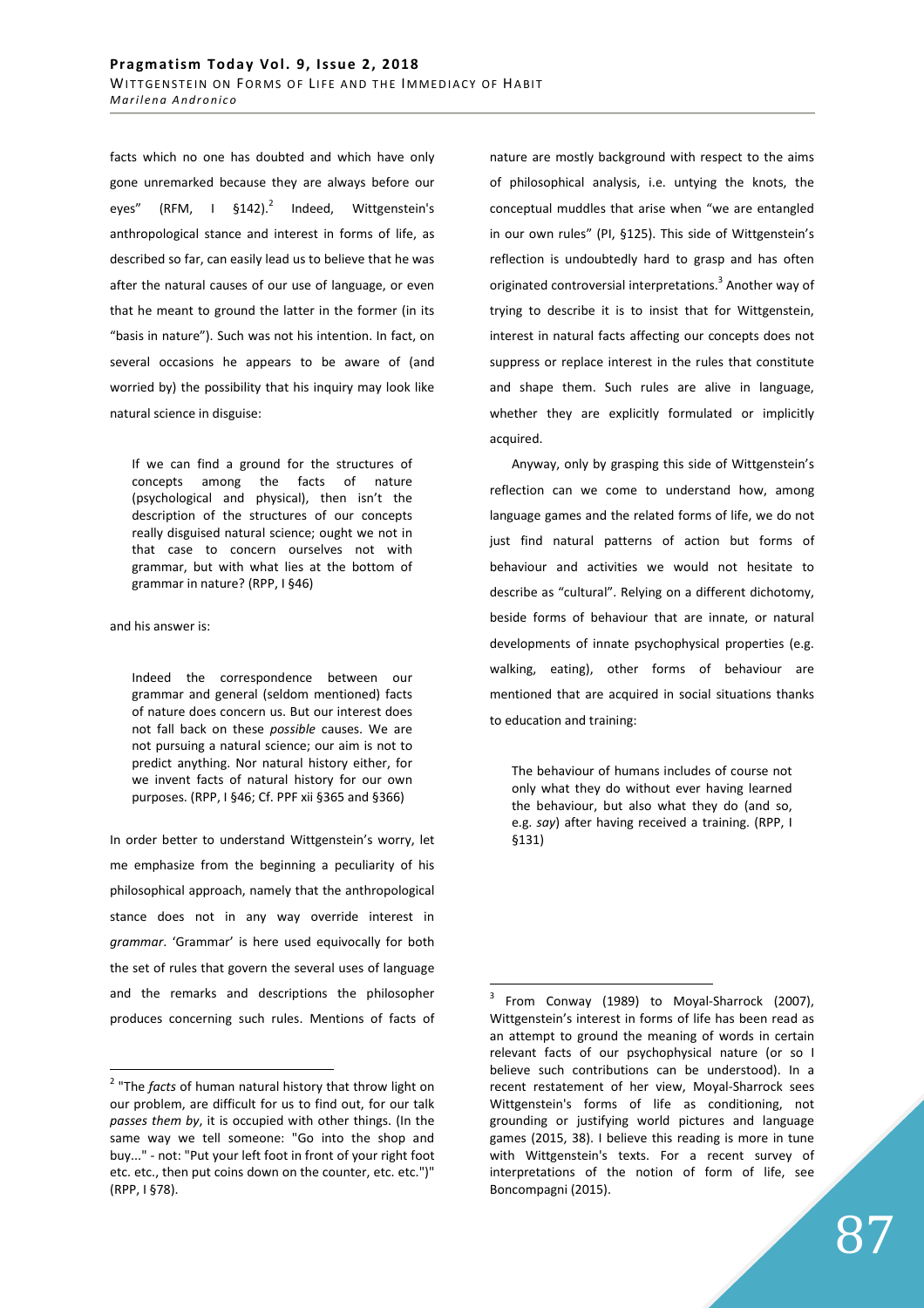### Moreover,

If we teach a human being such-and-such a technique by means of examples, - that he then proceeds like *this* and not like *that* in a particular new case, or that in this case he gets stuck, and thus that this and not that is the 'natural' continuation for him: this of itself is an extremely important fact of nature. (Z, §355)

Now, all or most of this becomes clear if we keep in mind that there are two senses, or two uses of the word 'nature' in Wittgenstein: on the one hand, the word is used for prelinguistic, instinctual forms of behaviour (such as avoiding pain or caring for a suffering person); on the other, it refers to forms of behaviour that have been acquired in language and by way of language, and that "have been turned into nature for us." In the *Remarks on the Philosophy of Psychology*, speaking of our classification system, Wittgenstein remarks:

We're used to a particular classification of things. – With language, or languages, it has become second nature to us" (RPP, I §678).

And then he adds:

These are the fixed rails along which all our thinking runs, and so our judgement and action goes according to them too (RPP, II §679; Z, §375).

For the sake of presentation, 'nature' or 'natural' in the latter sense could be replaced by the phrase 'second nature', following the English translators of these remarks.<sup>5</sup> However, Wittgenstein does not use the German equivalent ('zweiter Natur') nor is it clear to me whether doing so would really simplify the presentation of his views or might instead complicate it and make it misleading.<sup>6</sup> Leaving the terminological issue aside, what matters is emphasizing that in these remarks Wittgenstein is talking about an activity  $-$  classifying  $$ which is largely learned (as shown by the fact that cultures differ in their types of classification), and he is describing it as a habit of speaking and thinking that "has become nature to us", i.e. that shares something with prelinguistic, possibly innate forms of behaviour and activities.

#### **Rules**

 $\overline{a}$ 

I believe that to understand what is shared by both kinds of activities we must consider the outcome of Wittgenstein's rule-following considerations. To begin with, the notion of "following a rule" is related to the notion of habit or custom: following a rule is a practice (PI, §202), i.e. a way of behaving or acting (in a wide sense). We properly speak of acting according to a rule when one and the same action is performed several times (more than once) so that, thanks to repetition, a habit is established:

It is not possible that there should have been only one occasion on which only one person followed a rule. It is not possible that there should have been only one occasion on which a report was made, an order given or understood, and so on. – To follow a rule, to make a report, to give an order, to play a game of chess, are *customs* (usages, institutions). (PI, §199)

Now, every custom is a regularity (of behaviour), hence to every custom a rule is attached. However, this should not be understood to imply that every custom is inherently normative. Walking the dog every day, in the same park at the same hour, may be someone's custom; but there needn't be anything normative about it. It would be peculiar to insist that it is "wrong" for that person to walk the dog at a different hour, or in a

<sup>4</sup> The original German is as follows: "Sie ist uns mit der Sprache, oder den Sprachen, zur Natur geworden."

<sup>5</sup> The English translators are C.G. Luckhardt and M.A.E. Aue.

**<sup>6</sup>** The phrase 'second nature' could hint at a philosophical theory of the relationship between "first"

nature (or nature *stricto sensu*) and second nature, such as we find in McDowell (1996). However, saddling Wittgenstein with an interest in the construction of such a theory would be a misunderstanding.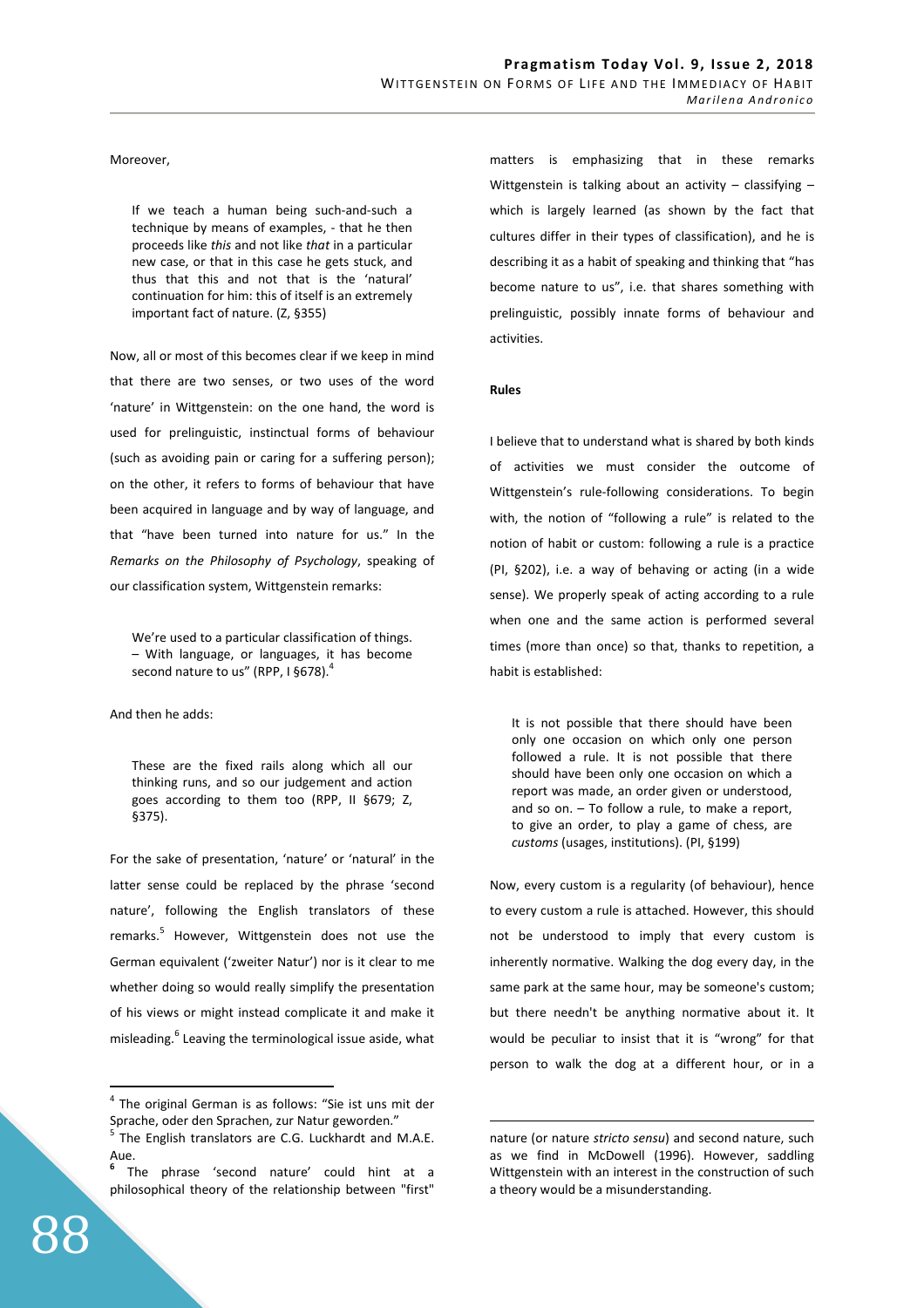different park.<sup>7</sup> By contrast, *linguistic* customs have normative force. 'Dog', 'park', and 'same' - English words that draw their meaning from the practice of using them in a certain way - *are* to be used in that way (i.e., according to the rule that is implicit in their regular use): it is *right* to use them so, while using them differently is *wrong.* In contrast with other behavioural routines, what I here called "linguistic customs" or habits necessarily involve normativity of the rules they induce.

Secondly, as is well known, following a rule does not require any interpretive mediation; $^8$  not in the sense that accompanying thoughts are somehow precluded, but in the sense that no such thoughts are either required or sufficient for rule following:

Following a rule is analogous to obeying an order. One is trained to do so and one reacts to an order in a particular way (PI, §206).

and

 $\overline{a}$ 

When I follow the rule, I do not choose – I follow the rule *blindly* (PI, §219).

What an acquired linguistic habit shares with a natural, prelinguistic form of behaviour is just such blindness or quasi-instinctiveness; it is the action's immediacy (or the immediacy of application of the rule). As Wittgenstein puts it in the *Remarks on the Philosophy of Psychology* I, §§125-126, even when we want to express a feeling, a very peculiar one as the "feeling of unreality", we *spontaneously* employ a technique of using words such as "feeling" and "unreality" in their ordinary meanings. That a linguistic technique has been learned is not incompatible with spontaneity of its employment. We could now accept the English translation of *Remarks on the Philosophy of Psychology* (II, §678) and use the phrase 'second nature', realizing that 'second' hints at learning and training and whatever in language is acquired by following rules, whereas 'nature' hints at immediacy and the quasi-instinctive application of rules, once they have been acquired.<sup>9</sup>

Now, as this concerns language, it concerns the articulation of our conceptual apparatus. Semantic habits are conceptual habits. Analysing a concept coincides with analysing the application of a word: "We do not analyse a phenomenon (for example, thinking) but a concept (for example, that of thinking), and hence the application of a word" (PI, §383). Thus, the notion of second nature extends to the realm of our ordinary concepts, what Wittgenstein later called a "picture of the world" (OC, §94), "the substratum of all my inquiring and asserting" (OC, §162).

## **The given (***das Gegebene***)**

Perhaps we can now understand why Wittgenstein, while accepting (like other philosophers) a distinction between the natural and prelinguistic and what is acquired by way of education into language – let us say, a distinction between nature proper and second nature – does not deem useful for his purposes to carry out an investigation by which both levels of human life are in each case distinguished and kept separate. Inquiries aiming to clarify the meanings of linguistic expressions (particularly those which tend to originate conceptual confusions and philosophical maladies) differ, in his mind, from scientific investigations exactly because they neither put forth hypotheses to be confirmed or disconfirmed nor make predictions; hence, they do not aim at determining, for a given conceptual formation embedded in language, which part of it is naturally given and which is acquired by training or education. Investigations of meaning are rather like attempts at drawing maps of our uses of words and concepts,

 $^7$  Hence, while I agree with Roberta Dreon's claim that rules, in Wittgenstein, are best understood in terms of habits (2015, 103), this should not be taken to imply that every habit has normative force.

 $8$  I am referring to PI, §201, and the ensuing, vast debate in connection with Saul Kripke's reading of it in his (1982).

<sup>&</sup>lt;sup>9</sup> For a discussion of both the "blindness" of rule following and its possible limitations, see Boncompagni (2016, 175).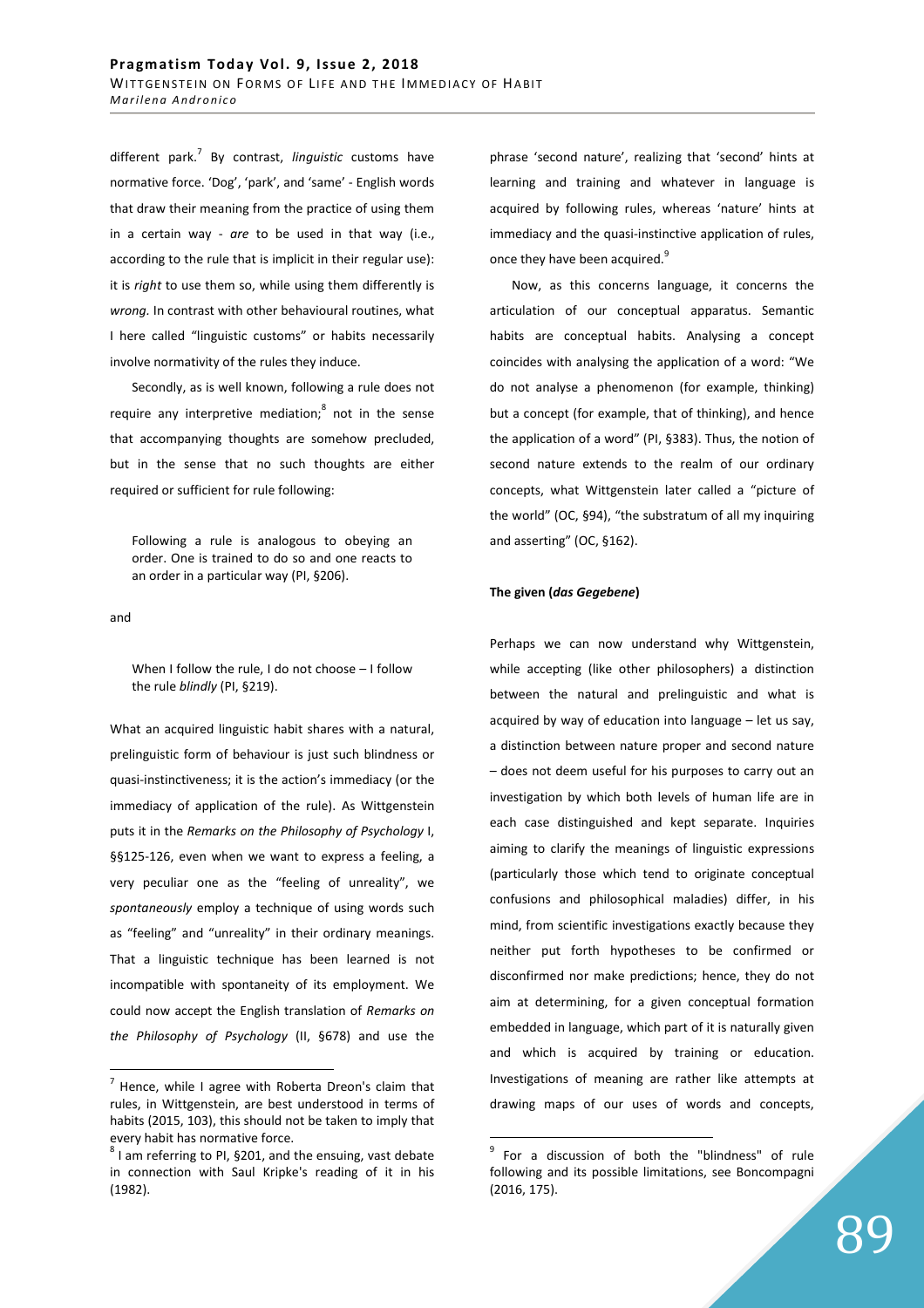describing forms of life and language games together as they both constitute the *given* which the description applies to. It is, I believe, in this light that we should read some remarks we find in the *Philosophical Investigations* and, with some variations, in the *Remarks on the Philosophy of Psychology*. Concerning forms of life as the given of analysis, the remark of *Investigations Part II*: "What has to be accepted, the given, is – one might say – *forms of life*" (PPF, §345) is clarified by being read alongside the following text from *Remarks on the Philosophy of Psychology Part I*:

Instead of the unanalysable, specific, undefinable: the fact that we act in such-andsuch ways, e.g. *punish* certain actions, *establish* the state of affair thus and so, *give orders*, render accounts, describe colours, take an interest in other feelings. What has to be accepted, the given  $-$  it might be said  $-$  are facts of living. (RPP, I §630)<sup>10</sup>

Here Wittgenstein invites us to switch from a certain conception of the given to another: from the given conceived as what is 'specific', 'undefinable', 'unanalysable' to the given conceived as forms of life or facts of living. This should be clarified. We could imagine that forms of life, conceived as the given, are to inherit the properties usually attached to the entities a philosophical theory assumes as given: properties such as metaphysical simplicity and absolute impenetrability to analysis (e.g., these were some of the properties of *Tractatus* objects). However, with forms of life this is not the case: that punishing certain actions, or describing colours are "the given that has to be accepted" does not mean that they are limits, physical or metaphysical, our attitude towards which can only be one of acquiescence. It only means that *within a certain kind of inquiry* they play the role of irreducible elements which circumscribe the domain of inquiry. As we know, anthropological contexts are particularly singled out, in that observing and describing them contributes to clarifying the meaning of certain expressions of language. Concerning language games, Wittgenstein puts forth similar claims: like forms of life, language games are what is specific, $11$ what is primary, something we just have to take account of (PI, §655) or that has to be accepted (PPF, §161). According to him, only by looking at language games in this light can we resist the temptation to *explain* them from non-grammatical perspectives. Not that doing so would be impossible or forbidden. E.g., we might provide evolutionary explanations of our language games (in terms of their adaptive value), or we might explain them "by means of our experiences [*Erlebnisse*]", as Wittgenstein critically remarks (PI, §655). In so doing, however, we would altogether miss the sense-conferring role of language games that is, instead, highlighted by taking them as primary. When he claims that the given we have to accept are forms of life, or that we should look at language games as something primary, Wittgenstein is both expressing his antireductionist worries and putting forth a radically *sui generis* notion of the given. Antireductionism goes hand in hand with the rejection of any conception of philosophical inquiry as modeled upon scientific inquiry; more generally, Wittgenstein's antireductionism rejects any explanation of something in terms of something else, any reduction of an *explanandum* to an *explanans* as relevant to philosophy. The presentation of the state of our language – which aims to show how we get entangled in our own rules – draws no benefit from switching from one level of reality to another, for problems of meaning that involve terms at one level show up again, unchanged, as involving terms and concepts at the other level. The word 'cube' means the picture of a cube, but how is the picture to be interpreted, what does it *mean*? (Cf. PI, §139). The word 'no' stands for a certain nod of our head, but what does that gesture mean? Does it mean 'no'? (Cf. PG, I §5 and PG, IV §46).

Concerning the *sui generis* notion of given, or the

 $\overline{a}$ 

90

<sup>10</sup> In a footnote, we find 'forms of life'(*Lebensformen*) as a variant.

 $11$  For an analysis of Wittgenstein's notion of 'specific' as meaning 'undefinable' or 'unanalyzable', see Schulte (1993, 50-52).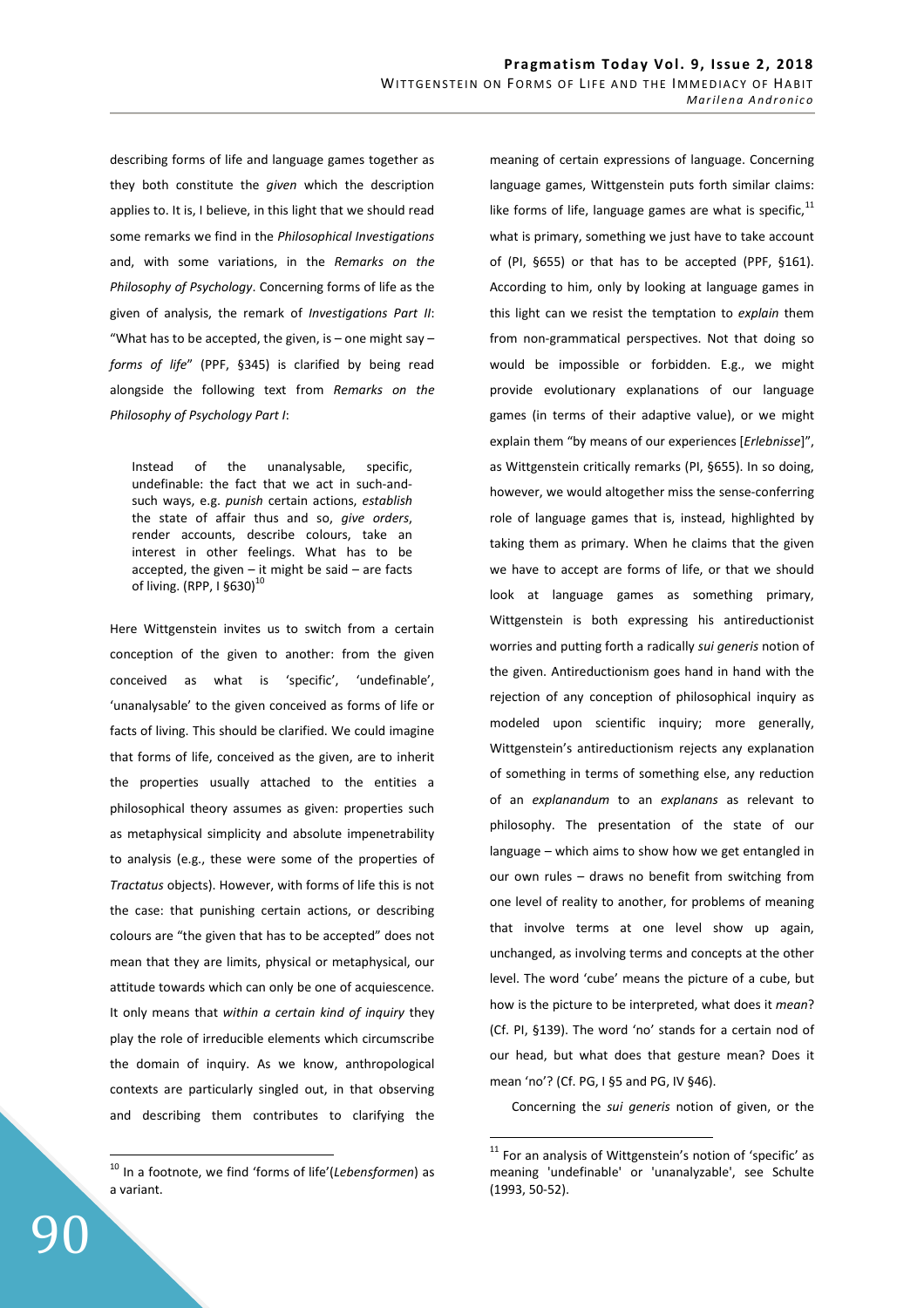given *tout court*, let me stress again that its being regarded as on a par with what is conceived as undefinable, specific, and unanalysable does not by itself make it purely and simply given, the way we tend to say that the data of perception, or of consciousness are pure and simple. As the given we have to accept is constituted by forms of life and language games, its ingredients are both facts of nature and facts that, with language, have become nature for us (or in other words, both first and second nature come into it). It involves both immediate natural reactions and linguistic habits, where the latter, though acquired, are so deeply embedded in the texture of our experience that they have come to possess the same immediacy as the former. As I remarked earlier, the philosopher is mostly interested in the latter component – linguistic habits – as they bring in the normative dimension of rules, which does not reduce to facts of extralinguistic nature, whether physical or mental.

As pointed out by Boncompagni (2016), Wittgenstein's interest in forms of life motivated Goodman's (2002) likening of William James's empiricism to Wittgenstein's naturalism. Boncompagni challenges such parallelism by emphasizing  $-$  as I do  $$ that for Wittgenstein references to natural facts include "not only biological characteristics of human life, but also cultural and historical facts", so that "the core of his investigations is not what exists, but the grammar of concepts." For this reason, she insists, "Wittgenstein's approach is not only far from empiricism, but also from naturalism (unless one categorizes the latter in a very peculiar way)" (2016, 255-257). My suggestion at this point is that, having interpreted forms of life as anthropological contexts – natural as well as cultural – and having identified such contexts with the given to which grammatical investigations apply, we are licensed to categorize Wittgenstein's anthropologism as a kind of naturalism, namely as naturalism extending to second nature. Though the core of Wittgenstein's investigations is the grammar of concepts, and though the methods such investigations employ are not those of science, the

given to which the investigations apply does not transcend nature.

Let me conclude by a qualification concerning the notion of experience that is involved in the notion of a linguistic (and conceptual) habit that has become nature for us. In particular, I would like to focus on the irreducibility of the normative not just to facts of nature but to the mental realm as well, where 'mental realm' is understood in a wide sense, including not only thoughts and concepts but also the psychological experiences that could be associated with them. As is well known, here one of Wittgenstein's targets were William James's views concerning our psychological life as presented in the *Principles of Psychology* [henceforth PP]. Wittgenstein did appreciate James's insistence on bodily processes being an essential ingredient of what we mean by an emotion (such as sadness).<sup>12</sup> What he rejected in James was what he saw as conceptual psychologism, i.e. the reduction of conceptual content to sensations, or emotions, or experiences. $^{13}$  Nor would he have countenanced the psychological "sense of sameness" on which such reduction is grounded (see PP I, 459-60). Sameness, for Wittgenstein, is an inherently normative notion: "The use of the word 'rule' and the use of the word 'same' are interwoven" (PI §225). Contrary to what James appears to be taking for granted (as in PP I, 459), application of the notion of sameness is not (and cannot be) reduced to experiencing a sense of sameness, or to a portion of the mental stream "knowing" that it means the same as another portion:

Such appreciation is apparent in the *Brown Book*, p.103. On Wittgenstein's reading of James on emotions see Schulte (1995, 249-250), among others.

<sup>13</sup> He may have had in mind texts like the following: "New conceptions come from new sensations, new movements, new emotions, new associations, new acts of attention, and new comparisons of old conceptions, and in no other ways." (PP I, 467) "Conceptions...translate the process of our perceptual experience, which is naturally a flux, into a set of stagnant and petrified terms." (PP I, 467-8).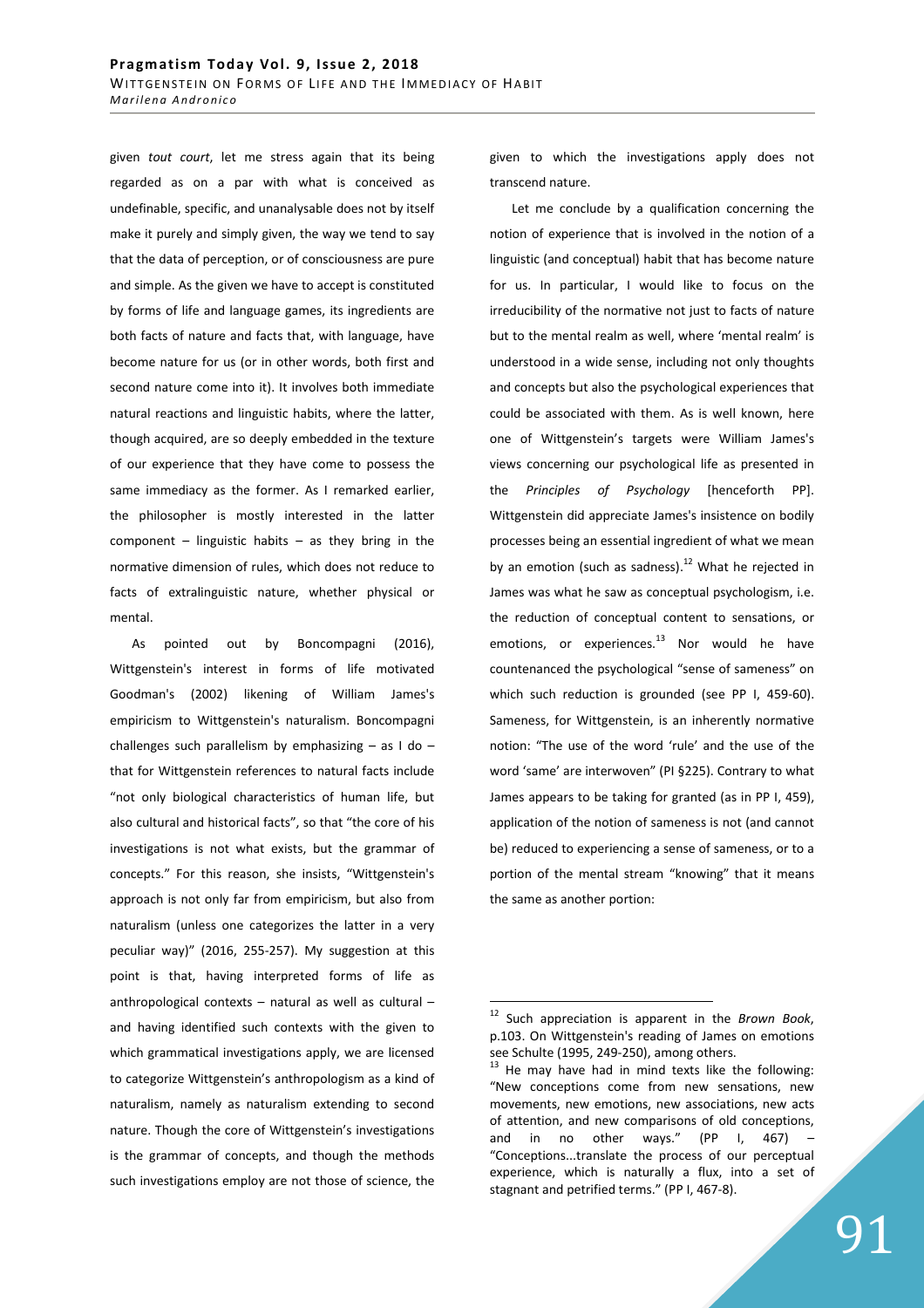"Before I judge that two images which I have are the same, surely I must recognize them as the same". And when that has happened, how am I to know that the word "same" describes what I recognize? Only if I can express my recognition in some other way, and if it is possible for someone else to teach me that "same" is the *correct* word here. (PI §378, it. added)

More generally, as stated in a remark I already quoted,

The point is not to explain a language-game by means of our experiences, but to take account of a language-game (PI, §655).

Wittgenstein is here trying to describe and clarify what is going on when we use such words as 'intention', 'memory', or when we use a phrase such as 'reporting a desire or an intention we experienced in the past.' Even in such a context he rules out that bringing in an experience (*Erlebnis*) conceived as something separate from, and independent of any language game may help us to carry out our analytic task. In fact, according to Wittgenstein even this kind of experiences – the *Erlebnisse* - are linguistically articulated and have their life and their meaning in the language games they belong to:

The concept of experience (*Der Begriff des Erlebnisses*): Like that of happening, of process, of state, of something, of fact, of description and of report. Here we think we are standing on the hard bedrock, deeper than any special methods and language-games. But these extremely general terms have an extremely blurred meaning. They relate in practice to innumerable special cases, but that does not make them any *solider*; no, rather it makes them more fluid. (RPP, I §648)

Speaking of *Erlebnis* or experience does not bring us in touch with some rock-solid ultimate foundation, concerning which agreement is universal. On the contrary, in Wittgenstein's view, what we are faced with is the use of a word, and a pretty vague use at that. Hence, the kind of philosophical work he recommends here will once more consist of looking at a large number of special cases: at the different language games where

the word occurs, with meanings that, though related with one another, may still differ in each case, depending on the practices and forms of life with which the several uses are intertwined.

A question naturally arises here, and Wittgenstein himself is the first to ask it:

But weren't there all these appearances – of pain, of wishing, of intention, of memory, etc., before there was any language? (RPP, I §165)

Or again:

"So if someone has not learned a language, is he unable to have certain memories?" Of course – he cannot have linguistic memories, linguistic wishes or fears, and so on. And memories and suchlike in language are not mere threadbare representations of the *real* experiences; for is what is linguistic not an experience? (PI, §649)

For Wittgenstein, language as a characteristic feature of human life, hence of human experience, does not leave the other domains of such experience unaltered, in two distinct ways: first, it is in language that they take their shape, their physiognomy; secondly, it is in language that they are expressed – we speak of them in language. This is why in philosophy it is impossible – better, it doesn't make sense – to try and keep distinct (e.g.) experience *proper* (say, of a memory) from its verbal articulation within a language game (the one it is "at home" in). Consequently, philosophical inquiry into experience is itself bound to be concerned with the meanings of words we use to describe experience and talk about experiences.